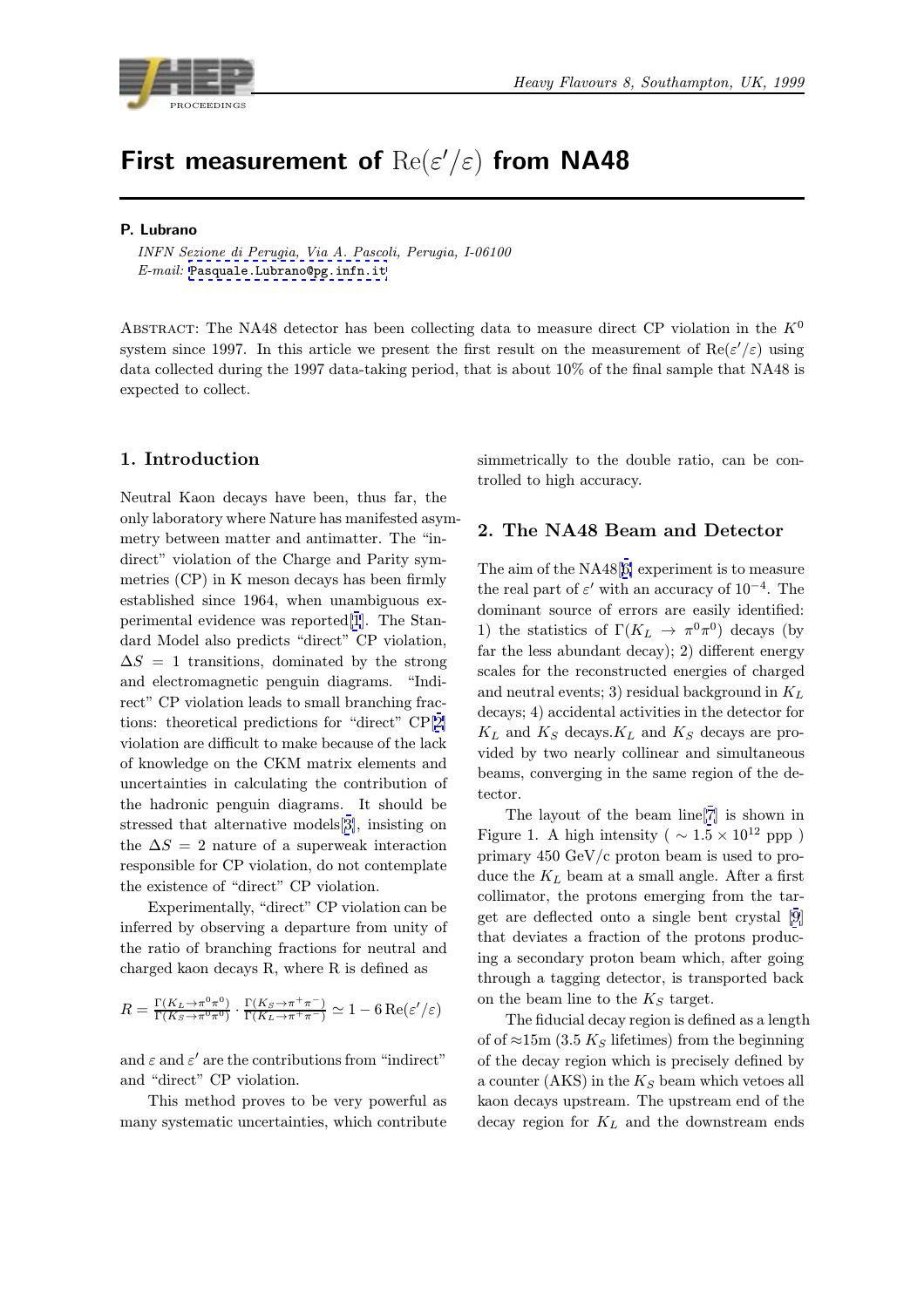

Figure 1: The neutral kaon beams layout.

for both are defined by a cut in the reconstructed longitudinal decay vertices.

In order to compensate for the naturally very different decay vertex distributions of  $K_L$  and  $K_S$  a weighting technique is used. Each  $K_L$  decay is weighted according to its longitudinal position, such that  $K_S$  and weighted  $K_L$  decay vertex distributions are made similar and their energy distributions agrees within  $\pm 10\%$  over the accepted kaon energy range of  $70 \le E_k \le 170$ GeV.

Events reconstructed in the charged or neutral spectrometer are assigned to  $K_L$  or  $K_S$  by comparing the time between the passage of a proton in the tagging counter and the event time as measured in the detector.

The tagging counter consists of two sets (horizontal and vertical) of 12 staggered scintillator counters, fixed on a high precision carbon fiber structure and each read out by a photomultiplier. The pulse height is sampled by 1 GHz FADC and the time of a charged particle can be measured with a time resolution better than 200 ps [8], while the two pulse separation is 4 nsec.

Figure 2 shows a schematic view of the NA48 detector downstream the  $K_S$  anticounter. The solid angle outside the detector acceptance is c[ov](#page-6-0)ered by rings of scintillator counters (seven).

The momenta of charged particles are measured in a magnetic spectrometer consisting of four planes of drift chambers and a central dipole magnet. The field integral is equivalent to a transverse momentum change of 265 MeV/c. The spatial resolution of the drift chambers, 100  $\mu$ m, yields  $\Delta p/p = 0.6\%$ , while the resolution for

the invariant  $K^0$  mass is about 2.5 MeV/c.

The charged hodoscope, 64 scintillator counters arranged in two (vertical and horizontal) planes, serves a two fold purpose. It is used to provide a fast trigger on charged decays and to measure the time of charged events with a precision better than 200 ps (for single tracks).

They are followed by the liquid krypton (LKr) eletromagnetic calorimeter, whose construction has turned out to be a formidable task because of the stringent requirements imposed on the performances: high rate capability, excellent energy resolution, good position resolution and double photon separation. Furthermore, the calorimeter measures the time of neutral events with a precision comparable to what achieved for the charged ones. To achieve these goals a quasi–



Figure 2: Schematic view of the NA48 detector.

homogeneous LKr electromagnetic calorimeter has been developed consisting of  $2x^2$  cm<sup>2</sup> cells with a tower read out structure (the towers are parallel to the beam direction). The use of quasi– homogeneous liquid krypton as converter minimizes shower sampling fluctuations. The active volume is an octagon of 2.6 m width and 1.2 m depth (corresponding to  $27X_0$ ) immersed in 8 m<sup>3</sup> of liquid krypton. The 13500 read out channels are read out by cold preamplifiers. Initial current read out technique, with a pulse shaping of 100 ns FWHM, is used and all pulses are digitized with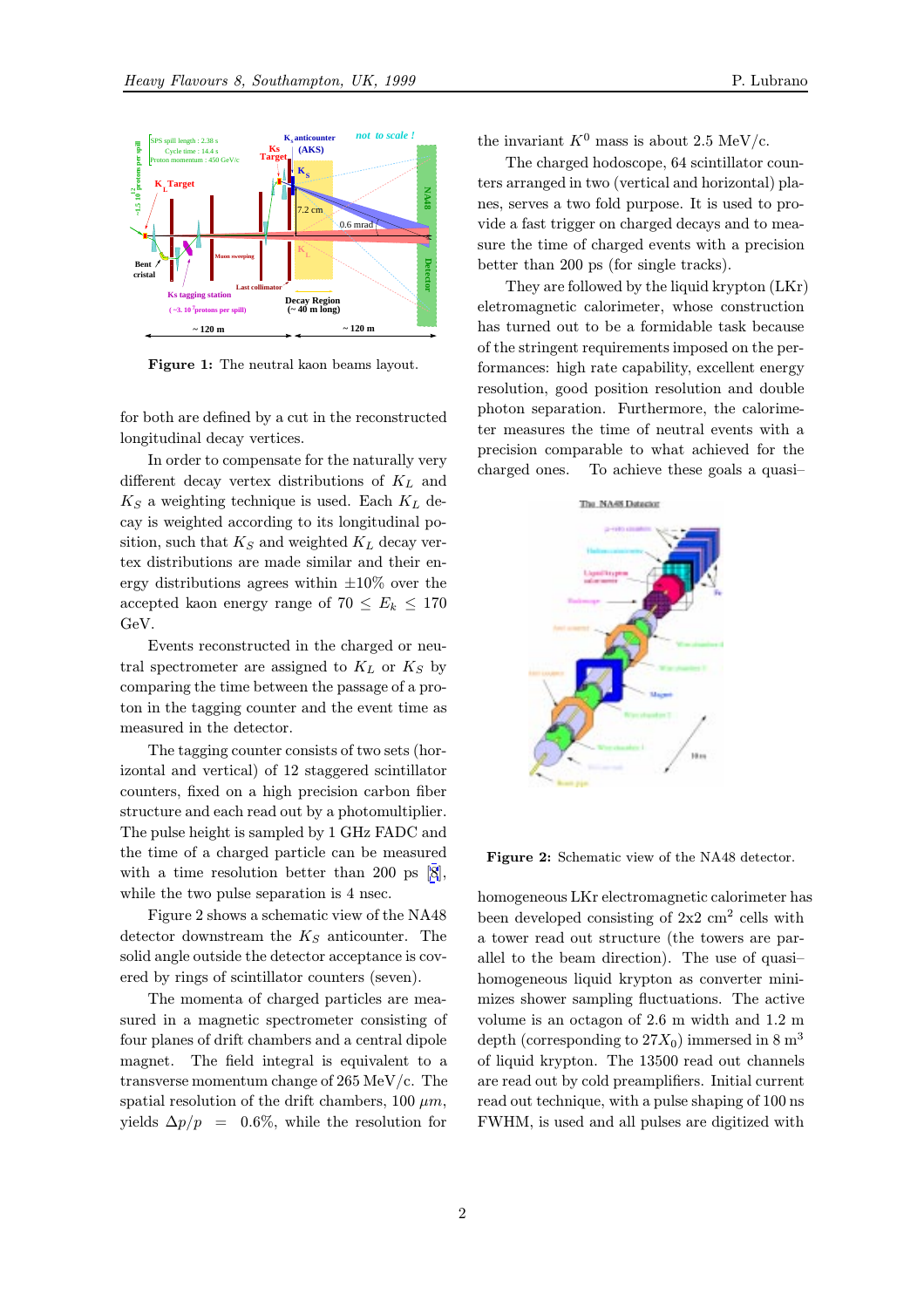a 40 MHz FADC[10]. During the 1997 data taking period, due to a problem with the HV blocking capacitors, the calorimeter was operated at reduced electric field value (1.5 KV/cm): this resulted in a 20% [wor](#page-6-0)se signal to noise ratio with respect to the expected value. Due to a problem during the cooling phase a calorimeter column (4 cm wide) was not connected to HV, resulting in a 20% loss in  $K^0 \to \pi^0 \pi^0$  events.

The energy resolution is  $\sigma_E/E = [(0.125/E)^2 +$  $0.032^2/E + 0.005^2$ <sup>1/2</sup> where E is measured in GeV. The space resolution is better than 1.3 mm in both x and y directions (above 20 GeV) and the time resolution is better than 300 ps for 20 GeV electromagnetic showers.

A second time measurement for neutral events is performed by a scintillating fiber hodoscope (neutral hodoscope) placed at  $10X_0$  inside the LKr calorimeter. The neutral hodoscope is made up by ∼20 Km of scintillating fibers arranged in fiber bundles and read out by 32 photomultipliers. Both fibers and photomultipliers are completely contained in the liquid krypton (T  $= 120°K$ ). This device also provides an independent trigger for neutral decays.

Muon detection is accomplished using a set of three planes of scintillator counters separated by 80 cm of iron. Together with a lead–scintillator sandwich hadron calorimeter and the magnetic spectrometer, they are used to reject the background due to the charged semileptonic  $K_L$  decays.

In order to cope with the high intensity a two-level charged trigger[12] selected  $K^0 \to \pi^+\pi^$ events. The first level was accomplished by a coincidence between a total energy condition (>30 GeV) and a charged hodoscope coplanarity configuration  $(Q_x)$  and, afte[r b](#page-6-0)eing downscaled by a factor of 2, triggered the second level. This uses information from drift chamber hits and consists of a processors farm: starting from space points, the farm reconstructs charged tracks, their invariant mass and decay vertex position.

The neutral trigger[11] is based solely on the digitized calorimeter information. The calorimeter data are reduced to X and Y projections and events are selected based on total energy, number of peaks in each pr[ojec](#page-6-0)tion, center of gravity and reconstructed proper decay time.

#### 3. Event reconstruction and selection

All events are required to satisfy some common fiducial cuts on energy range and proper time, namely 70<  $E_K$ <170 GeV and 0<  $\tau$  <3.5,  $\tau{=}0$ being defined by the position of the AKS counter. For  $K<sub>S</sub>$  decays the  $\tau=0$  cut is defined naturally by the AKS which vetoes all decays upstream, while the remaining constraints are imposed on the reconstructed quantities.

Data collected in the charged mode are affected by an overflow condition in the drift chambers occurring by accidental particles showering upstream of the sprectrometer. In the analysis, events were required not to have an overflow condition within  $\pm 312$  nsec of the trigger time. To reduce possible biases, this selection is applied to neutral events as well, resulting in a 20% loss of statistic.

#### 3.1 Charged events

 $K^0 \to \pi^+ \pi^-$  events are reconstructed in the magnetic spectrometer, starting from drift chamber space points. The momenta of the tracks are derived by their curvature in the magnetic field (for which a detailed field map is used). The decay vertex is defined as the point of closest approach of the two oppositely charged tracks: the resolution with which it is measured is tipically 50 cm in the longitudinal direction (Z) and 2 mm in the transverse plane.

A momentum dependent cut on the variable  $A = |p_1 - p_2|/|p_1 + p_2|$   $(A < 0.62$ and $A < 1.08$  –  $0.0052 \times E_k$ ) eliminates asymmetric events with tracks near the beam line and  $\Lambda$  decays coming from the  $K_S$  beam.

Semileptonic decays  $(K_{\mu}3 \text{ and } K_{e}3)$  are rejected by identifying the muons using the muon detector and electrons by comparing the energy deposited in the electromagnetic calorimeter with the momentum measured in the charged sprectrometer  $(E/p < 0.8)$ . These decays are reduced by a factor of 500, whereas they are highly efficient for real  $\pi^+\pi^-$  decays. A cut on a transverse momentum variable further reduced background from semileptonic decays. A selection which is symmetric in between  $K_S$  and  $K_L$  is accomplished by defining a variable  $p'_T$  as the component of the kaon momentum perpendicu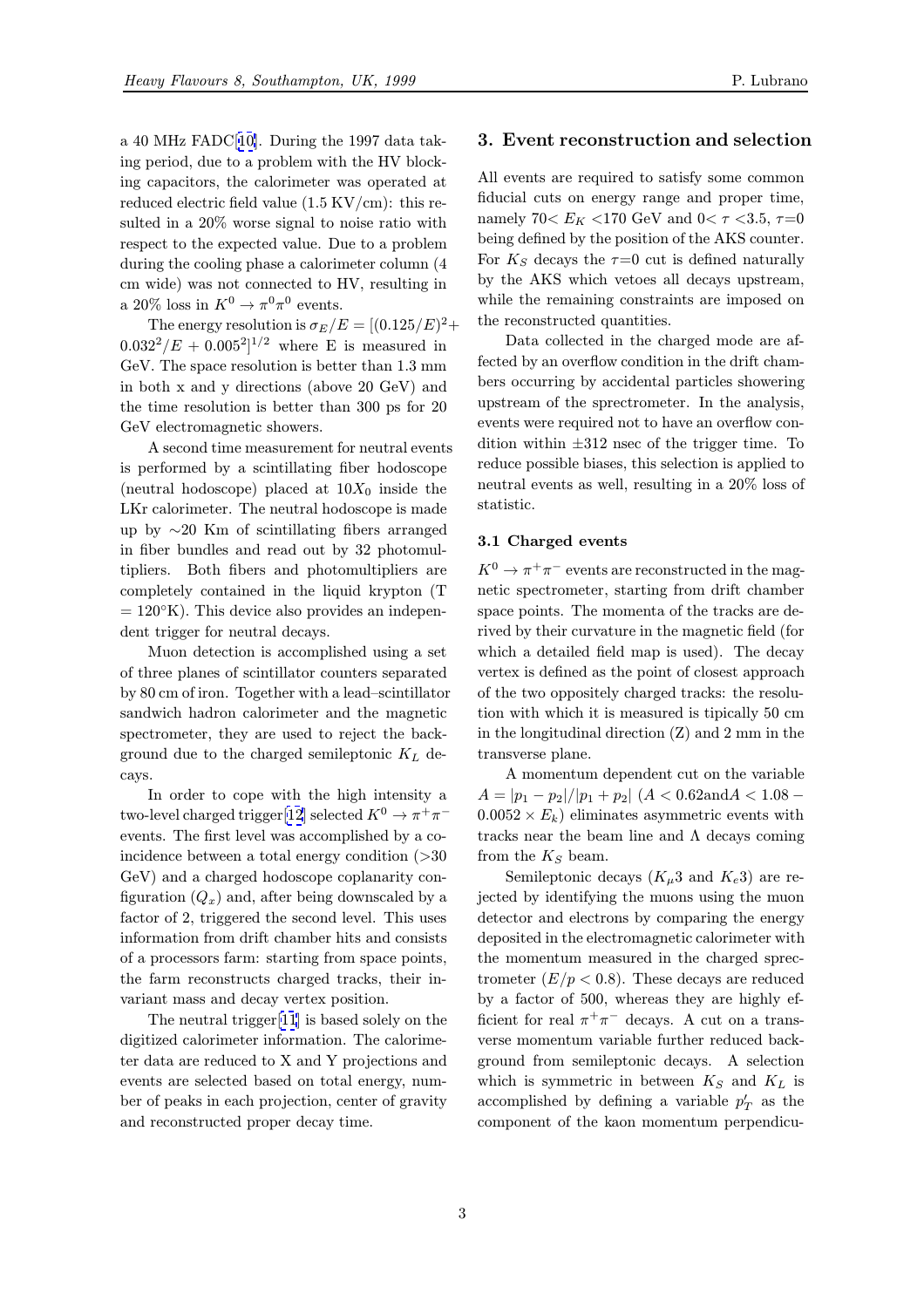lar to the line joining the production target and the point where the kaon trajectory crosses the plane of the first drift chamber.

Finally, for good charged decays the invariant mass of the oppositely charged tracks should be consistent with the known kaon mass. A momentum dependent cut of  $\pm 3\sigma$  ( $\sigma = 2.5MeV/c^2$ ) is used.

The event time, used by the tagging method to discriminate between  $K_S$  and  $K_L$ , is obtained by combining the 4 times obtained by the two charged hodoscope planes for the two tracks.

#### 3.2 Neutral events

 $K^0 \to \pi^0 \pi^0$  events are reconstructed by requiring the presence of four photon showers in the electromagnetic calorimeter. Fiducial cuts are applied to ensure that the energy of the photons is well measured: photon candidates should be at least 2 cm away from any dead cell and from the dead column, the minimum distance in between two photon candidates should exceed 10 cm.

Photon energies are obtained by looking for maxima in the digitized pulses and summing the energy deposited in a window of 11 cm radius. Each photon is required to have energy in between 3 and 100 GeV and a time consistent (within  $\pm 5nsec$ ) with the weighted average of the four. Events containing an additional shower in excess of 1.5 GeV and within  $\pm 3nsec$  of the average are rejected.

The longitudinal position of the decay vertex, with respect to the front of the calorimeter, is reconstructed from the energies and impact points (assuming the kaon invariant mass) of the four photon candidates using

$$
D = \sqrt{\sum_{i} \sum_{j>i} E_i E_j d_{ij}^2}/m_K
$$

where  $d_{ij}^2 = (x_i - x_j)^2 + (y_i - y_j)^2$ . The invariant masses,  $m_1$  and  $m_2$ , of the two photon pairs are computed using D and compared to the known  $\pi^0$  mass to form a  $\chi^2$  variable, defined as

$$
\chi^2=[\tfrac{(m_+-m_{\pi^0})}{\sigma_+}]^2+[\tfrac{m_-}{\sigma_-}]^2
$$

where  $\sigma_{\pm}$  are the resolutions of  $m_{\pm} = (m_1 \pm$  $(m<sub>2</sub>)/2$  observed in the data. Of the three possible photon pairings the one resulting in the lowest  $\chi^2$ 

is selected, and to select  $K^0 \to \pi^0 \pi^0$  candidates the best combination is required to have  $\chi^2$  < 13.5

The event time for neutral decays is measured using 8 time measurements from the two most energetic cells of each of the four photon showers of the candidate event.

#### 3.3 Tagging

Events are tagged as  $K_S$  or  $K_L$  based upon the presence of a proton in the tagger detector in coincidence with the time of the event. Events having a proton in coincidence, within a window of  $\pm 2nsec$  centered around the event time, are tagged as  $K_S$  and, otherwise, as  $K_L$ .

This tagging method results in transition probabilities  $(L \rightarrow S \text{ and } S \rightarrow L)$  which have to be known precisely in order not to contribute significantly to the sistematic error. The presence of an accidental proton in the tagger in coincidence with a  $K_L$  decay causes the event to be wrongly counted as  $K_S$  ( $\alpha_{LS}$  transition probability), whereas any inefficiency in the tagger detector or time measurement error for the event would result in a  $K_S$  event to be wrongly counted as  $K_L$  ( $\alpha_{SL}$  transition probability).

The double ratio R is sensitive to any difference in these probabilites between  $\pi^0 \pi^0$  and  $\pi^+\pi^-$  events. These transition probabilities are precisely measured for charged decays by identifying  $K_S$  or  $K_L$  using their reconstructed vertex position, as the two beams are about 7 cm apart in the Y direction. The corresponding probabilites for neutral events (or their difference with respect to charged ones) are measured using samples of neutral events containing  $\pi^0$  Dalitz decays and photon conversions and  $3\pi^0 K_L$  decays ( $\alpha_{SL}$ ) or by looking at proton coincidences in the sidebands of the actual event  $(\alpha_{LS})$ , The results of these studies show that  $\alpha_{LS}^{00} - \alpha_{LS}^{+-} = (10 \pm 5) \times$ 10−<sup>4</sup>, which translates into a correction for the double ratio R of  $(18 \pm 9) \times 10^{-4}$ , and  $\alpha_{SL}^{00}$  –  $\alpha_{SL}^{+-} = (0 \pm 1) \times 10^{-4}$ , resulting in an uncertainty on R of  $\pm 6 \times 10^{-4}$ .

#### 3.4 Final samples

The final samples, after correcting for event mistagging and background subtraction, without lifetime correction, are shown in Table 1.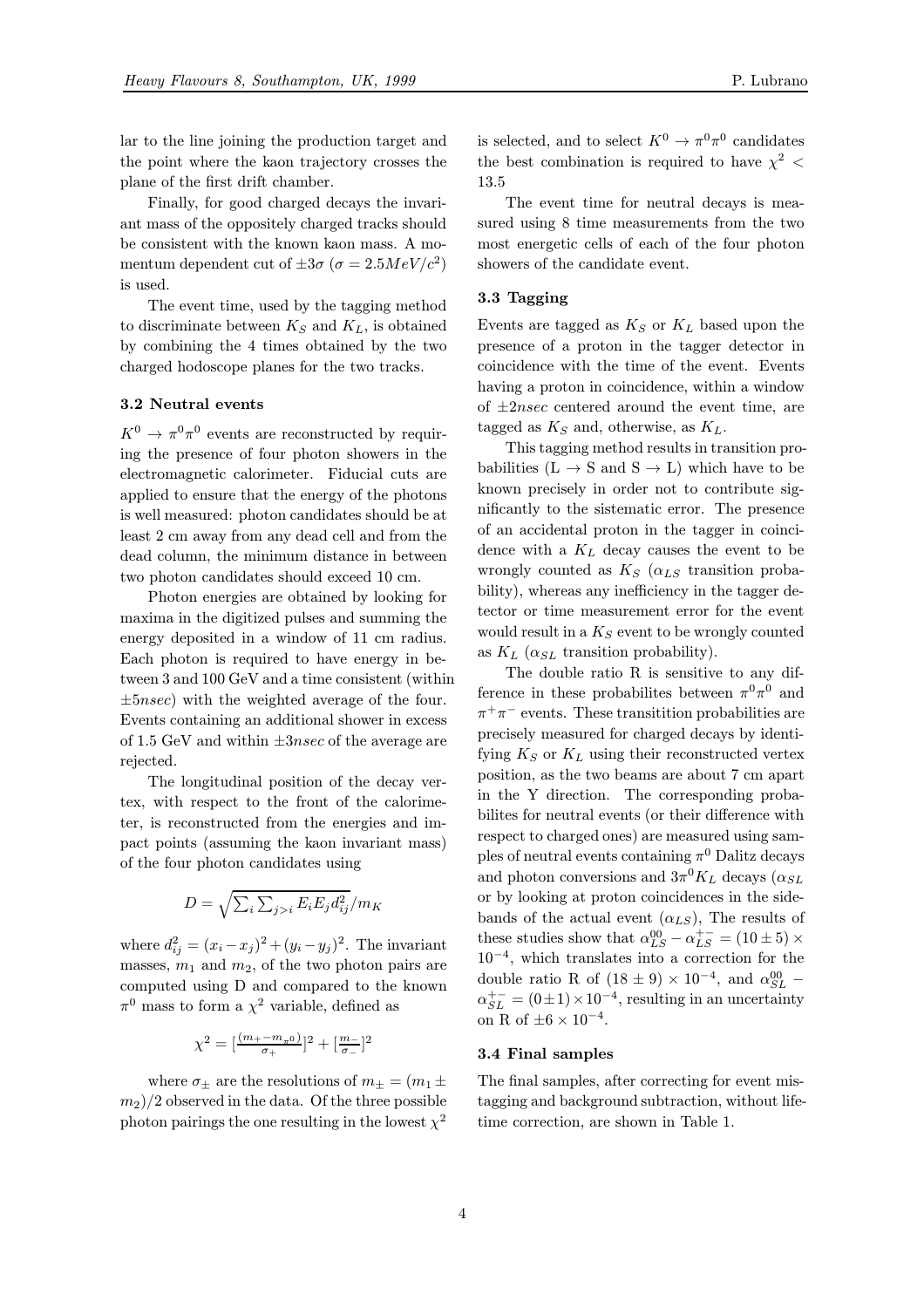| Decay mode                    | No. of events $(K)$ |
|-------------------------------|---------------------|
| $K_L \rightarrow \pi^0 \pi^0$ | 489                 |
| $K_S \to \pi^0 \pi^0$         | 975                 |
| $K_L \rightarrow \pi^+\pi^-$  | 1071                |
| $K_S \to \pi^+\pi^-$          | 2087                |

Table 1: Statistical samples (thousands of events).

#### 4. Background and corrections

In this section we discuss the background subtraction and corrections to the double ratio R. Only the most important sources of systematic errors will be considered here, for a more comprehensive treatment of the different sources and their effect on the measurement of R the reader should refer to [13]. All of the following corrections are applied bin by bin over the fiducial energy range, although the values reported here are their averages over the interval 70–170 GeV.

The correcti[on](#page-6-0) introduced by mistagging have already been discussed individually in the Tagging section. Their collective effect is  $(+18 \pm$  $11) \times 10^{-4}$ 

The neutral trigger efficiency is measured using events triggered only by the scintillating fiber detector (neutral hodoscope) and it is found to be  $0.9988 \pm 0.0004$  for both  $K_S$  and  $K_L$ . The charged trigger efficiency is measured, using a set of events triggered by auxiliary triggers, to be  $0.9168 \pm 0.0009$ . A small difference for the detection efficiency of  $K_S \to \pi^+\pi^-$  and lifetime weighted  $K_L \to \pi^+ \pi^-$  events, introduces a correction of  $(+9 \pm 23) \times 10^{-4}$ . Most of the uncertainty here is due to the lack of statistics in the control sample used to measure the efficiency due to a high downscaling factor used in the auxiliary trigger. This was corrected after 1997.

The acceptance for  $K_S$  and  $K_L$  events are made similar by weighting  $K_L$  events according to their proper decay time, so that their effective decay vertex distribution is very similar to the  $K<sub>S</sub>$  one. Residual differences are studied using a complete simulation of the beams and detector. Uncertainties in the positions and divergences of the beams are responsible for the major component of the systematic error in the acceptance correction. The dead column, present in the 1997 run, also contributes to the acceptance correction

to the double ratio which is  $(29 \pm 11(MCstat) \pm 1)$  $6(syst).$ 

Neutral events are reconstructed using photon energies in the calorimeter. The measured kaon energy, decay vertex and proper time are affected by how well the individual photon energies are measured. The calorimeter performances have been studied using neutral  $\pi^0 \pi^0$ , semileptonic  $K_{e3}$  decays and special runs were a negative pion beam produced  $\eta$  mesons by impacting on a special target placed near the AKS counter. The overall energy scale is adjusted using  $K_S \to \pi^0 \pi^0$ events: the beginning of fiducial region being defined by the AKS counter which vetoes upstream decays. A continuous monitoring of the energy scale showed its stability within  $\pm 5 \times 10^{-4}$ over the entire run, resulting in a correction term of  $(0 \pm 5) \times 10^{-4}$  on R. The uniformity of the calorimeter and non linearities were studied using  $K_{e3}$  decays and their corresponding correction to the double ratio is  $(0 \pm 3) \times 10^{-4}$  and  $(0 \pm 9) \times 10^{-4}$ . Taking into account uncertainties on the correction of individual photon energies (energy sharing, space charge effects...) and summing in quadrature all the above effects, the overal correction to the double ratio is found to be  $(0 \pm 12) \times 10^{-4}$ 

Finally, the effect of accidental activity in the detector is minimized by the technique of collecting all four decays modes concurrently. The residual effects are arising mostly from  $K_L$  decays or from particles originating from the  $K_L$ target. These are studied by overlaying randomly triggered events to real ones: this method provides a measurement of intensity effects in terms of gains and losses. The effect on the double ratio is small and the resulting correction is  $(-2 \pm 1)$  $14 \times 10^{-4}$ , where the uncertainty is dominated by the lack of statistic of the sample of events used for the overlay analysis.

#### 5. R result

The individual contribution to the systematic error for the double ratio R, discussed in the previous section, are summarized in Table 2.

It should be stressed that the most relevant systematic errors suffer from lack of statistical power in the analysis, and therefore one would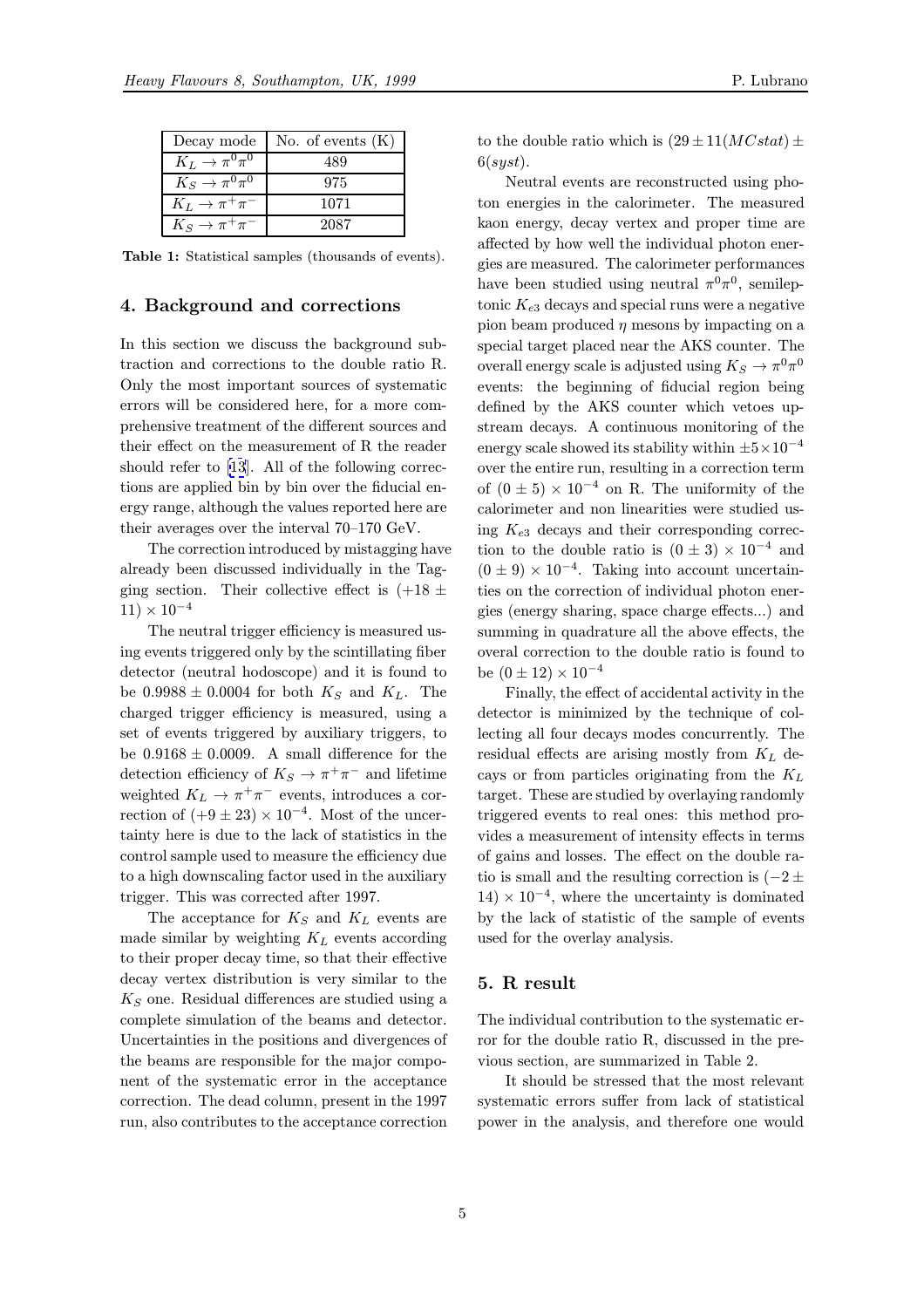| Source             | Correction to R |
|--------------------|-----------------|
| Tagging            | $+18 \pm 11$    |
| Charged trigger    | $+9 \pm 23$     |
| Acceptance         | $+29 \pm 12$    |
| Accidentals        | $-2+14$         |
| Neutral Background | $-8 \pm 2$      |
| Charged Background | $+23 \pm 4$     |
| Scattering         | $-12 \pm 3$     |
| Energy scale       | $0 \pm 12$      |
| Charged Vertex     | $0 + 5$         |

Table 2: Corrections to R (in  $10^{-4}$  units.)

expect better precision once the final statistical sample will be available.

The double ratio R is computed in 20 energy bins between 70 and 170 GeV. Corrections are applied bin by bin, and the final result is shown in Figure 3. Also shown as open circles are three additional points, measured outside the boundaries of the fiducial energy region. Although these points provide additional robusteness to the result, especially when assessing the possibility of a linear energy trend of the data, they have not been used in the fit to the determine the final value of the double ratio.



Figure 3: The double ratio R, in energy bins, between 70 and 170 GeV.

The  $\chi^2$  of a fit to a constant value is 25.7 for 19 degrees of freedom. Extensive checks have been carried out to exclude biases which could

lead to an energy dependence in our calculation of R. The final result for R is  $0.9889 \pm 0.0027 \pm 0.0027$ 0.0035, where the first error is due to statistics and the second is systematic. The corresponding value for the direct CP violating parameter is

$$
Re(\varepsilon'/\varepsilon) \ (18.5 \pm 4.5 \pm 5.8) \times 10^{-4}
$$

or, summing the statistical and systematic error in quadrature,

$$
Re(\varepsilon'/\varepsilon) \ (18.5 \pm 7.3) \times 10^{-4}
$$

Figure 4 shows this measurement (together with previous results obtained at CERN and FNAL and the most recent measurement of FNAL) compared to several theoretical estimates for  $\text{Re}(\varepsilon'/\varepsilon)$ . The yellow band is centered at the new world average value and its width is given by the experimental error. The four red points are four recent theoretical estimates: they fail to reproduce the experimental results.



Figure 4: R measurements versus theory.

# 6. Conclusions

Using data collected during the 1997 data period, which corresponds to 10% of the expected total NA48 sample, we have measured  $\text{Re}(\varepsilon'/\varepsilon)$  =  $(18.5 \pm 4.5 \pm 5.8) \times 10^{-4}$ . This result clearly favours a non zero value for  $\text{Re}(\varepsilon'/\varepsilon)$  . The KTeV collaboration has recently measured  $\text{Re}(\varepsilon'/\varepsilon)$  =